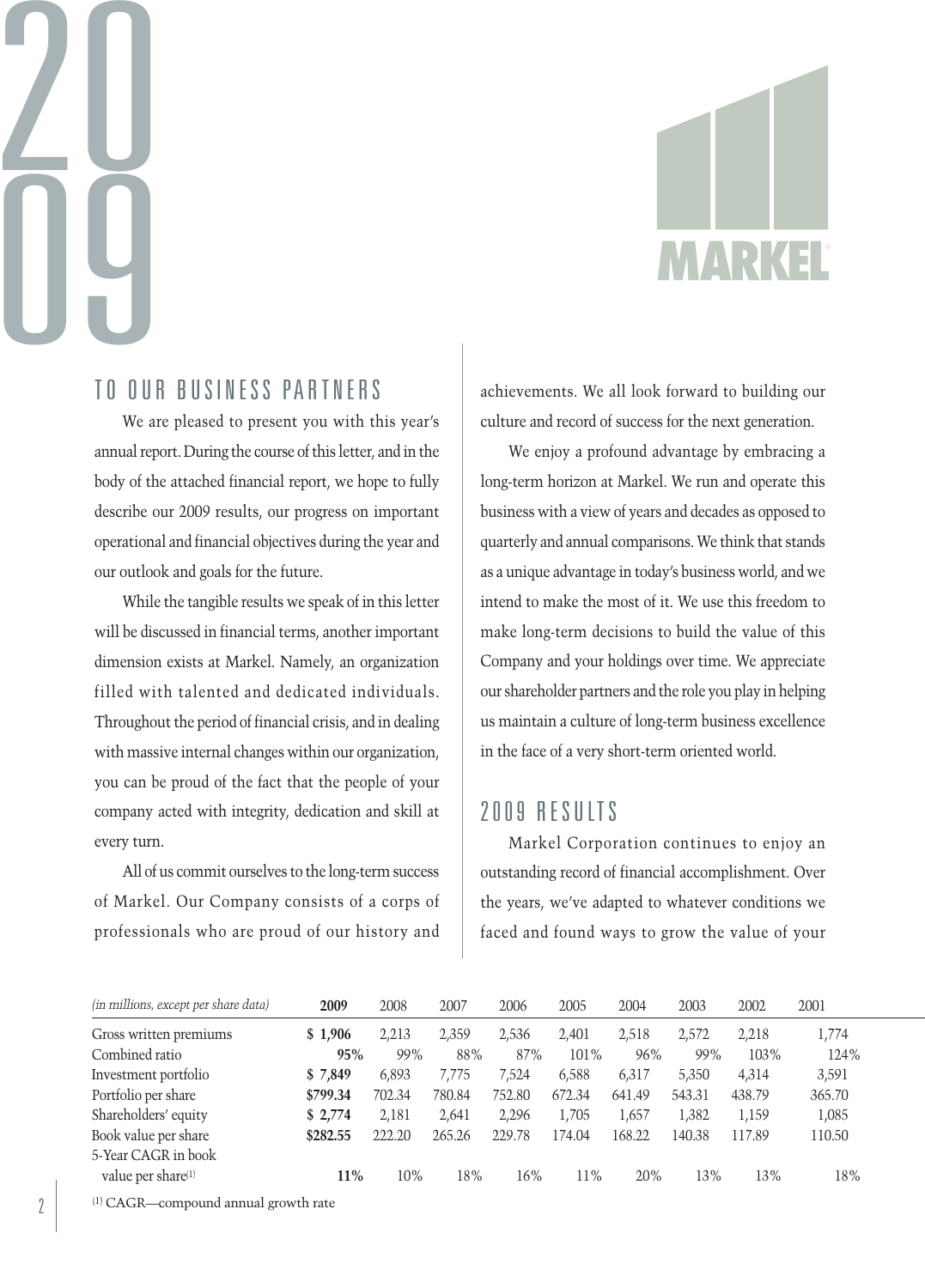Company. This year continues that longstanding tradition of long-term financial growth. We also continue the tradition of adapting, growing and changing as necessary to continue to produce excellent results over time.

The world does not stand still and neither do we. In 2009 a whirlwind of intense activity took place at Markel, and we look forward to reporting the developments to you as partners in our enterprise.

As to the headline numbers, during 2009 our underwriting operations produced a combined ratio of 95% on earned premiums of \$1.8 billion. Ourinvesting operations produced a total return on the portfolio of 13.2% with equity returns of 25.7% and fixed income returns of 9.8%. Combining underwriting and investing, our book value per share grew 27% from \$222 per share to almost \$283 per share.

While no single measure captures all of the value creation at Markel Corporation for its shareholders, we believe book value per share works as the best proxy. Over longer and more meaningful periods of time, such as 5 and 10 years, book value per share grew 11% and 15%, respectively. We produced these results during periods when investors in general earned low or negative returns.

The year-end 2009 book value per share of approximately \$283 represents an all-time high. Our 20 year chart displays the progress of this and other financial measurements. To generate these returns despite the unfavorable fundamentals of a decade-long drought in the investment markets and a multi-year softening in the property and casualty insurance markets makes us happy. We hope the same holds true for you.

Since our public offering in 1986, we've grown the book value per share at a compound annual rate of 21.2%. This compares favorably to the growth of the S&P 500 of 9.3% over this time and stands as one of the better records in today's business world.

While we enjoy reporting these numbers and the balance of the financial figures in the rest of this report, they don't begin to describe the positive changes underway at Markel. To give you some sense of last year, here is a report on our 2009 "to do" list.

# 2009 "TO DO" LIST & PROGRESS REPORT

## **One Markel**

Our One Markel initiative represents a fundamental restructuring of our Excess and Surplus

|        |        |        |        |        |        |        |        |       |       |       |       | zu- rear            |
|--------|--------|--------|--------|--------|--------|--------|--------|-------|-------|-------|-------|---------------------|
| 2000   | 1999   | 1998   | 1997   | 1996   | 1995   | 1994   | 1993   | 1992  | 1991  | 1990  | 1989  | CAGR <sup>(1)</sup> |
| 1,132  | 595    | 437    | 423    | 414    | 402    | 349    | 313    | 304   | 406   | 412   | 44    | 21%                 |
| 114%   | 101%   | 98%    | 99%    | 100%   | 99%    | 97%    | 97%    | 97%   | 106%  | 81%   | 78%   |                     |
| 3,136  | 1,625  | 1,483  | 1,410  | 1,142  | 927    | 622    | 609    | 457   | 436   | 411   | 79    | 26%                 |
| 427.79 | 290.69 | 268.49 | 257.51 | 209.20 | 170.95 | 115.45 | 112.55 | 84.64 | 81.77 | 77.27 | 14.54 | 22%                 |
| 752    | 383    | 425    | 357    | 268    | 213    | 139    | 151    | 109   | 83    | 55    | 60    | 21%                 |
| 102.63 | 68.59  | 77.02  | 65.18  | 49.16  | 39.37  | 25.71  | 27.83  | 20.24 | 15.59 | 10.27 | 11.69 | 17%                 |
|        |        |        |        |        |        |        |        |       |       |       |       |                     |
| 21%    | 22%    | 23%    | 26%    | 26%    | 31%    | 17%    | 25%    | 34%   | 35%   |       |       |                     |

 $20.37$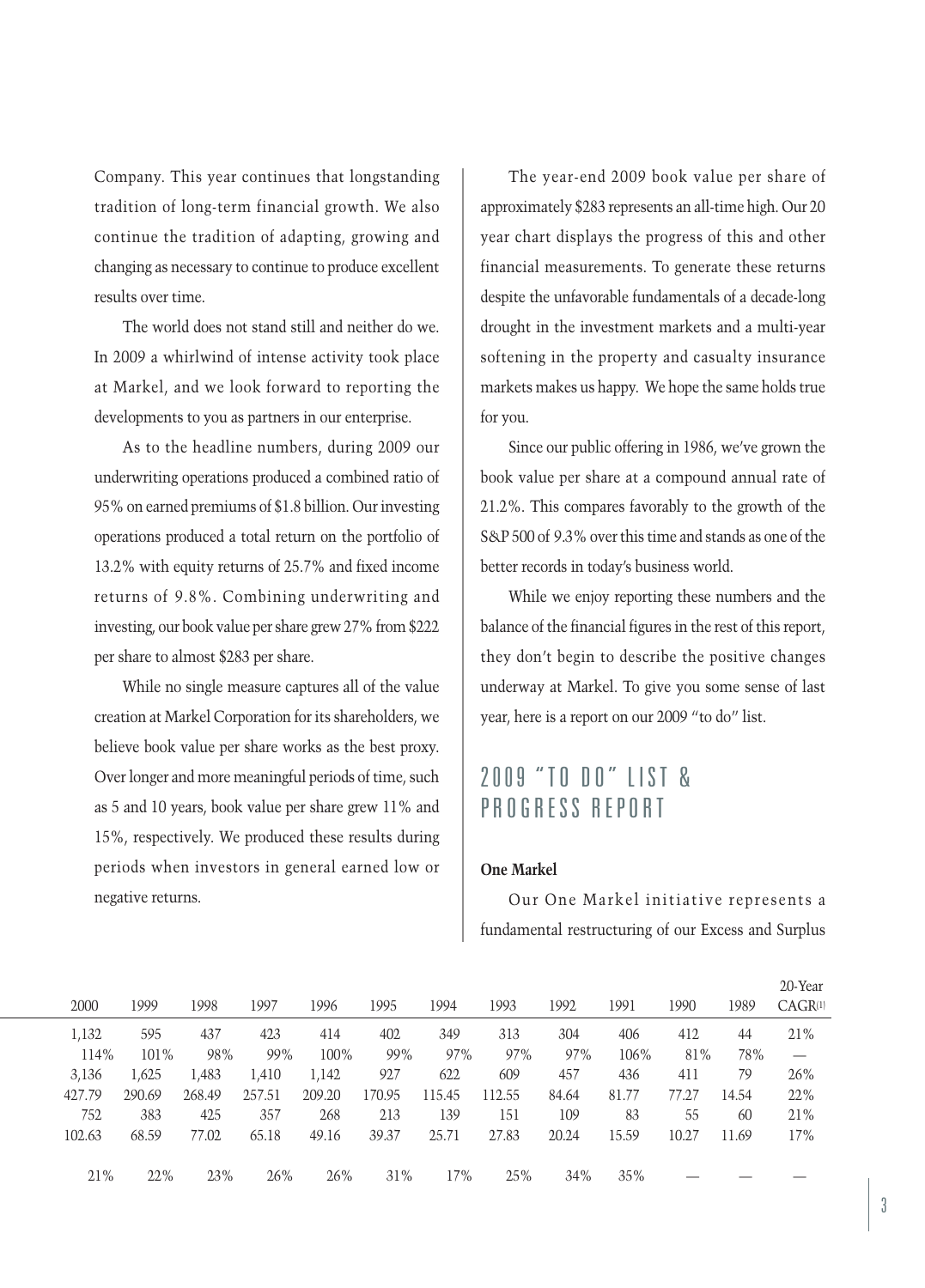Lines business. The goal and objective of One Markel is simple. We want to make Markel easier to do business with, and we want to offer more of our products to more of our customers through our wholesale partners.

We seek to accomplish this goal by empowering our five regional offices to offer the entire line of Markel products to their wholesale partners. The regional offices are primarily responsible for underwriting, marketing, sales and customer service in the One Markel model.

At the same time, we strengthened and better organized our product line underwriting organization so that we can support the regions by providing specialized underwriting expertise wherever and whenever a customer needs it. The product line group, led by our Chief Underwriting Officer, retains responsibility in the One Markel model for product development, underwriting guidelines and authority and pricing.It also supports the regions in our marketing and sales efforts and helps underwrite more complex risks.

Prior to One Markel, our business units acted largely as independent silos. Often they operated with unique underwriting, marketing, information technology and administrative approaches. While we always centralized critical functions such as actuarial reviews, investments and balance sheet responsibility, we didn't integrate the underwriting and marketing efforts throughout the organization.

This legacy stems from our history of acquisitions of companies located in different areas. This approach was successful in building the financial results of the company for decades; however, it did not support scaling up and growing beyond a certain level. As Markel's product offerings widened, we realized we needed more effective ways to distribute our products. Problems such as difficulties in cross-selling and inadvertent competition between business units demonstrated a need to fundamentally alter our approach. Those challenges, along with our desire to increase the value of the Company, to more fully utilize our underwriting talent and expertise, to enhance the Markel brand and to create opportunities for our current and future colleagues, demanded a change to a new structure.

With One Markel, each regional underwriter carries sales and underwriting responsibility and authority. They enjoy access to all of Markel's wholesale products regardless of their location. Each product line group now carries the responsibility for the underwriting results of their products throughout the entire organization. Finally, and most importantly, each of our wholesale clients now connects with one Markel team, located in its region, who can deliver the full menu of Markel wholesale products.

It is impossible to overstate the degree of change this represents to our previous way of doing business. While any change such as this involves risk and fear of the new and unknown, the world we face changed, and we needed to adapt and move forward appropriately.

The important good news that we can share with you at this point is that the transition has gone well. We moved to the new model in all five regions in March of 2009 after running a prototype in our Mid South region for six months. This was nine months ahead of our original schedule. As you would expect, we experienced some bumps in the beginning. We wish to thank all of our wholesale business partners who worked with us

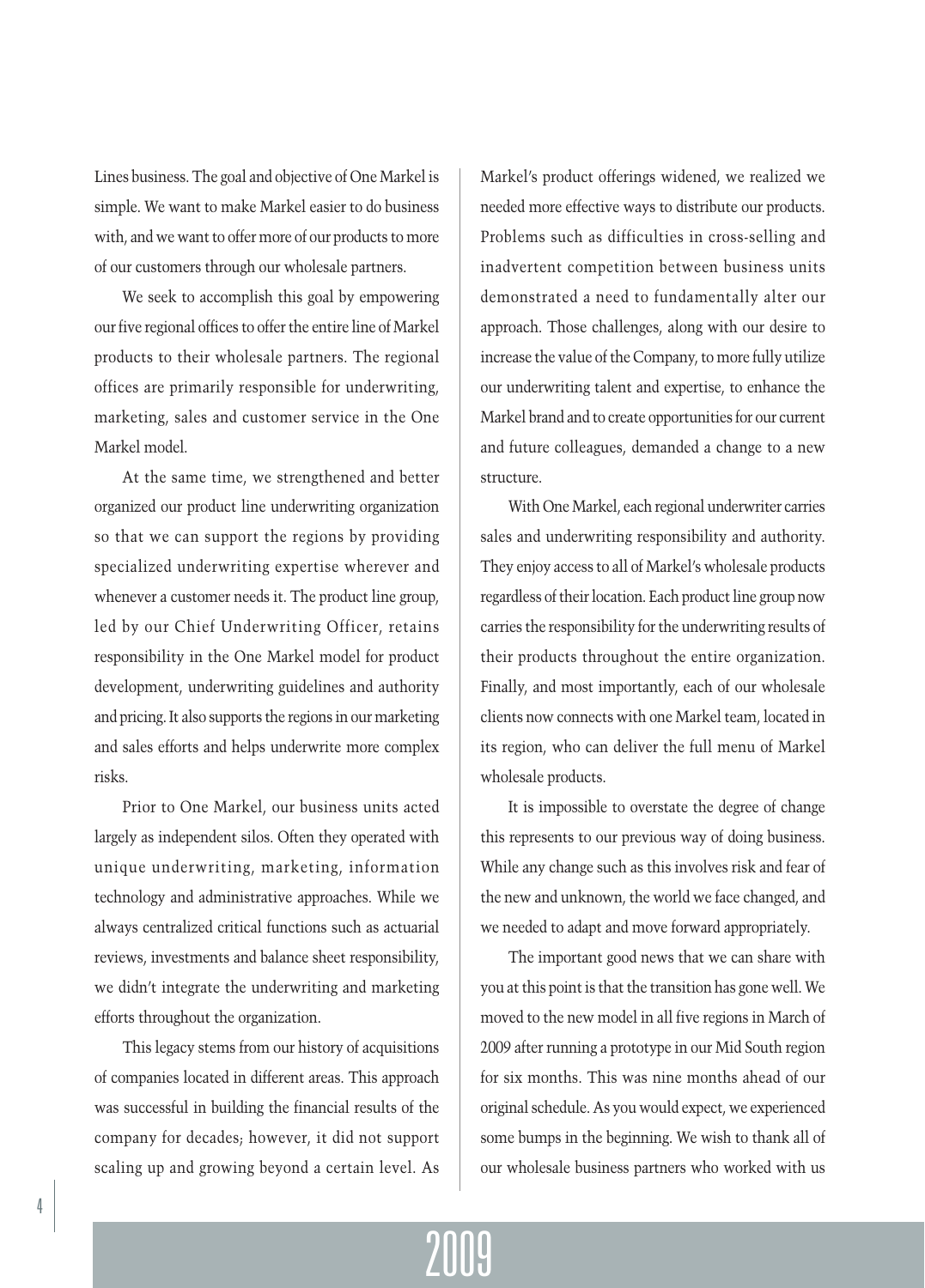and showed great patience as we dealt with transition issues. Due to their continued support, the Excess and Surplus lines segment was able to produce a solid 96% combined ratio in 2009.

While the current soft market conditions obscure the financial benefits of this simple yet powerful business structure, we can see from submission counts and customer feedback that we are on the right track. This is what our customers wanted and we are delivering it. We are confident that this change will produce meaningful opportunities for profitable growth when the property and casualty insurance cycle hardens.

### **Atlas**

Atlas is our name for the systems and business process transformation that will ultimately support the One Markel business model. The goal of Atlas, like that of One Markel, is simple. The Atlas project should deliver the information systems and business processes we need to smoothly and seamlessly serve our customers and manage the insurance operations of Markel. For our customers, we need to offer easy online access to Markel and its products. Operationally we need to account for and manage the flow of business. Even more importantly, we need to use the information we gather to make better risk selection, pricing and marketing decisions every day.

With Atlas we will have unified systems to handle such operational functions as underwriting and policy issuance, claims, billing, agency relationship management and reinsurance. We also will operate with a centralized shared services capacity that should increase our operational speed, effectiveness and  $\blacksquare$ 

In 2009 Atlas began to deliver some of the individual projects to specific areas within Markel. For example we implemented the first phase of the agency management system, which will help us move closerto our customers. We also reorganized all of our administrative functions into shared services groups. This reorganization is already paying dividends in the form of simpler, more efficient and effective workflows throughout the Company. Finally, we made significant progress in establishing and documenting business requirements and have begun to build the systems.

Throughout 2010 the individual deliveries should continue. By the end of 2012, the project should be largely complete and functional throughout our Excess and Surplus Lines operations. 2010 will continue to show higher net costs forthe Company as we complete the project. We expect that during 2011 we will be incurring lower costs for Atlas, and we will be operating more efficiently. The full implementation of Atlas will allow our organization to provide and manage greater volumes of business at lower costs.

Atlas is the most mammoth business systems and process project we have ever undertaken at Markel. In last year's report, we estimated that third-party vendor costs for Atlas would be approximately \$100 million. Total costs were estimated at \$160 million last year. Mostly due to a better understanding of the effort required to successfully deliver the project, we now believe that third-party vendor costs will be approximately \$140 million and the total cost will be approximately \$190 million. We are completely committed to the success of the Atlas project and will continue to look for ways to deliver the anticipated benefits at lower costs. The good news is that we have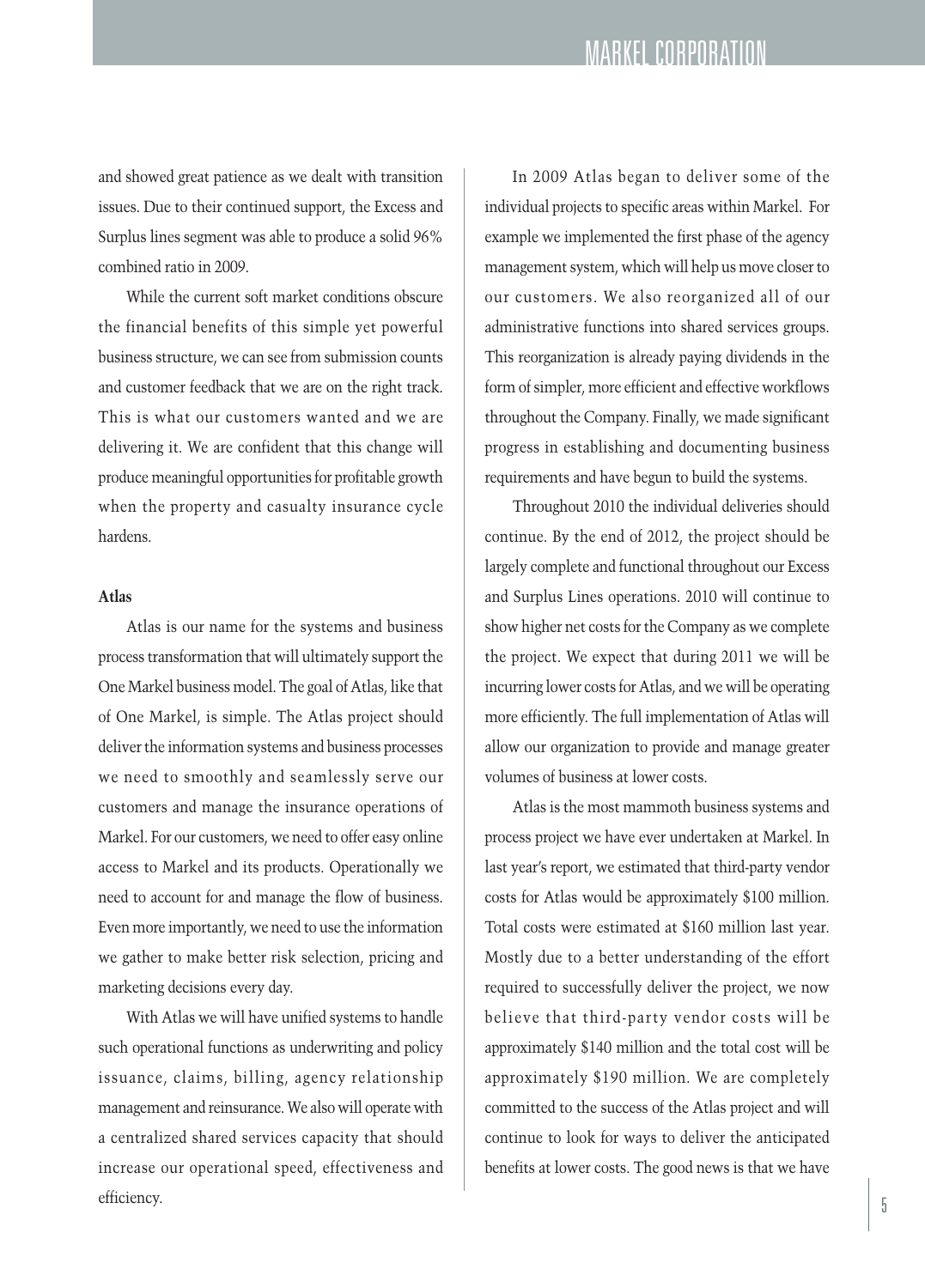only spent approximately one-third of the total estimated cost to date and have opportunities to reduce costs further. We are pleased to see the early signs of success, and we look forward to continuing to report to you on the progress of this important project.

## **Markel International**

Markel International produced a 91% combined ratio and \$52 million of underwriting profits in 2009. Markel International has now produced underwriting profits in two of the past three years, missing only in 2008 as a result of hurricane losses. Immediately after our acquisition of Markel International in 2000, major reorganization and modernization efforts began. These efforts were not unlike those we are implementing in the United States today. Approaching the ten-year anniversary of its addition to the group, Markel International stands as one of the crown jewels of Markel.

Markel International's gross premium volume was \$641 million, or 34% of the total gross premium volume at Markel in 2009. In contrast to the U.S. domestic market, the international market currently enjoys slightly more rational pricing and greater growth opportunities. We expect additional increases in the globalization of our business in the future.

During 2009 Markel International completed the acquisition of Elliott Special Risks in Canada. Markel International has done business with Elliott and its principals for over ten years. Elliott is one of the premier specialty insurance underwriters in Canada, controlling approximately \$90 million of specialty professional liability and general liability business. This acquisition will allow us to meaningfully increase our Canadian

business as we convert Elliott's writings to Markel International.In addition Elliott gives us the opportunity to cross-sell many of our existing product lines in Canada. We wish to welcome our new associates at Elliott to the Markel family.

In addition to Canada, Markel International has a network of offices in Spain, Singapore and Sweden. We also write insurance in over 150 countries around the world through brokerage relationships. We expect additional opportunities in the future to grow in markets such as India, China and Southeast Asia. Through Markel Syndicate 3000, Markel International is part of the Lloyd's market. Being part of the Lloyd's franchise provides regulatory and licensing advantages and efficiencies we will need as Markel International continues its geographic expansion.

#### **Specialty Admitted Insurance**

Markel Specialty produced a 99% combined ratio in 2009. In this division, we provide insurance directly to the consumer and to retail customers in various niche markets. Examples include children's summer camps, equine risks, motorcycles and boats, health and fitness clubs, student health, pet health, wedding insurance and other unique insurance coverages. We can design specific insurance products that meet the insurance needs of these unique risks. We often market our products in partnership with industry trade groups or affinity groups and include loss and safety engineering, as well as best practices, to reduce losses (and expenses) for our customers.

We enjoy a higher ratio of renewals in our specialty area compared to other areas at Markel, and have a

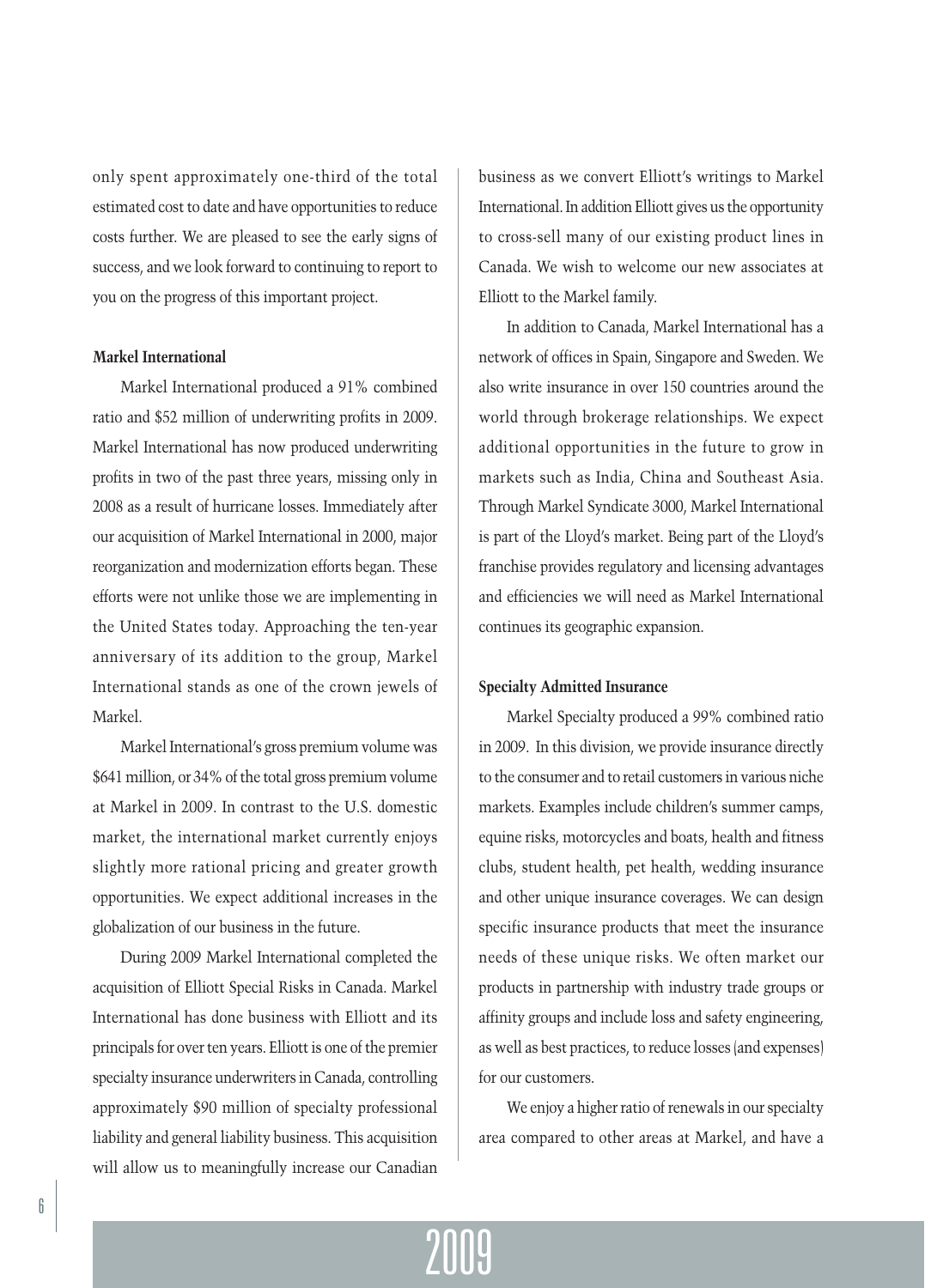# MARKEL CORPORATION

reputation of industry leadership in many of our products. The stability and recurring nature of these insurance products provides a solid foundation and platform for growth in coming years.

In 2009 under the leadership of Mike Crowley, we increased our emphasis on providing specialty insurance solutions to the broader insurance markets. Our goal is to grow our retail and direct market share without disrupting or competing with our existing strong wholesale relationships. We also have increased our emphasis on sales and marketing to continue to grow this franchise. We expanded our product offerings with additional lines such as political campaign coverage and excess flood coverage in 2009.We also added a few select acquisitions of books of business and talented insurance professionals.

#### **Markel Ventures**

During 2009 we expanded our operations of non-insurance subsidiaries with the acquisition of Panel Specialists, Inc. (PSI) and Ellicott Dredge Enterprises. PSI provides laminated furniture products primarily to the college and university marketplace and to hospital and health care related sites. Ellicott manufactures dredges for transportation, mining and water management applications. Ellicott dredges were used to build the Panama Canal in 1907, and the company does business all around the world.

These two additions join our existing holdings of AMF Bakery Systems (a leading manufacturer of bakery equipment systems), which we acquired in 2005, and ParkLand Ventures (an owner and operator of manufactured housing parks), which we formed in 2008.

Beginning with the 2009 annual report, we will provide additional financial information on these businesses as they have grown to represent a meaningful aspect of Markel Corporation.

Strategically we believe the ongoing development of Markel Ventures will create value for Markel. All of these companies fit our longstanding investment discipline. As is the case in what we seek in our portfolio of publicly traded businesses, these businesses are profitable, with good returns on capital, they are run by management teams with equal measures of talent and integrity, they will use their profits to either grow their existing business or return the cash to Markel and we acquired them at fair prices.

As time goes by, Markel Ventures should assist us with several goals. First the businesses themselves have historically earned, and should continue to earn, excellent profits. They are all market leaders in their industries and enjoy a history of good returns. They provide basic goods and services that people need. As they grow over time, the profits they produce will accrue directly to Markel and benefit shareholders accordingly.

Secondly we can reinvest capital within the individual units or apply it elsewhere within the Markel Corporation structure as we choose. This power as a majority owner is very different than our position as a minority shareholder in a public company, as is the case in the remainder of our equity portfolio.

Finally ownership of these businesses will provide Markel with earnings and cash flow that are distinct and separate from our insurance holdings. This is a nuanced but important point. During times when Markel stock is selling for low valuations, financial markets and the regulatory and rating agency overseers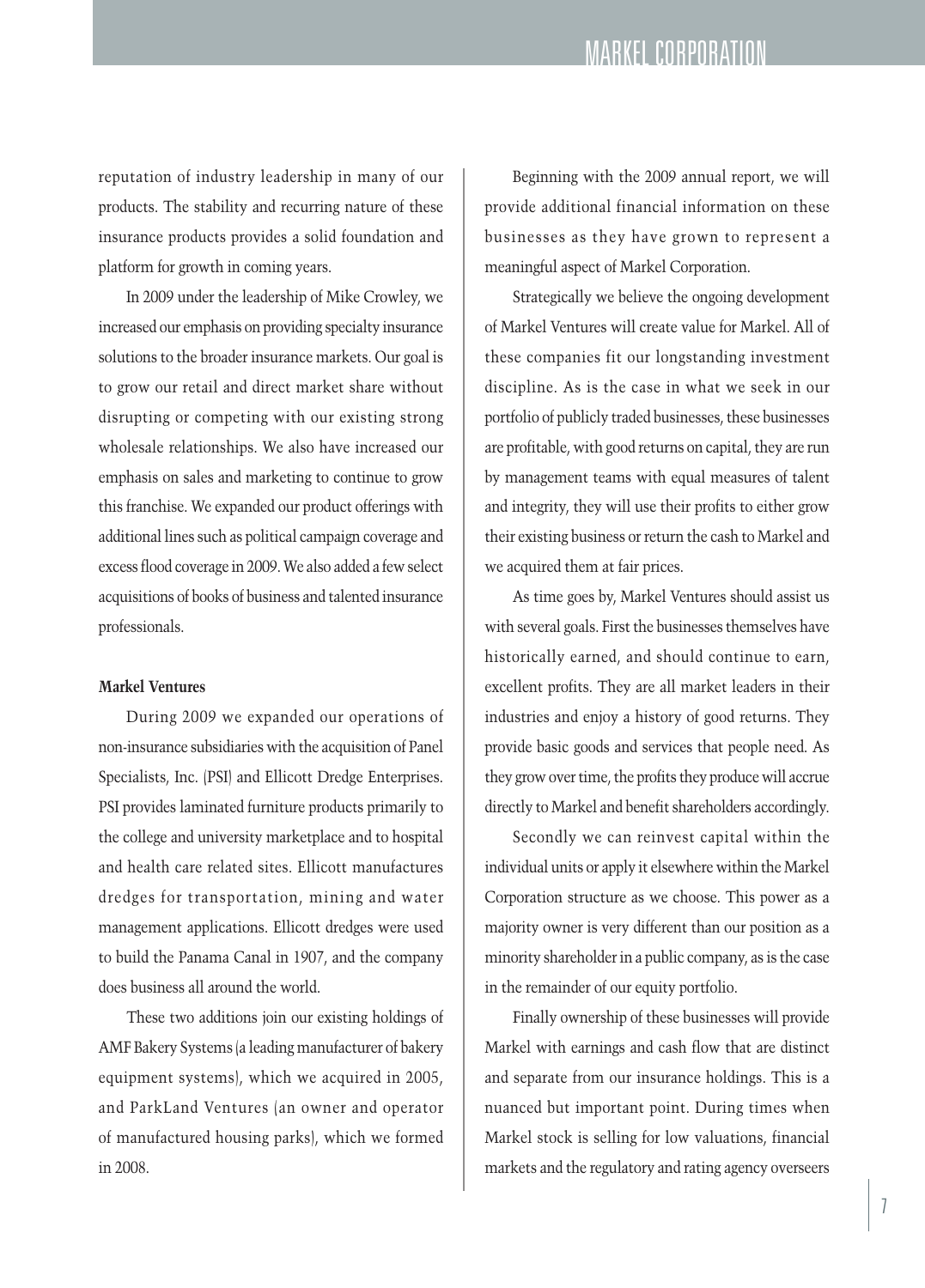tend to be very skeptical of companies repurchasing their own shares. All of the insurance regulators and rating agencies want more, not less, capital in insurance company subsidiaries. With non-insurance businesses held by Markel Corporation at the holding company level, we now will have cash flows that are independent of our insurance operations that create more of an option for us to deploy capital aggressively during inevitable stretches of difficult times. Purchasing power from having unrestricted cash to use during environments of low prices should enable us to increase the value of Markel in a unique way over time. Very few companies are in a position to follow or implement this strategy. We will make the most of our opportunity.

#### **Management Development**

Our goal is to make sure that Markel is immortal despite the fact that none of us enjoy that status. As such it is critical for the long-term health and development of your Company that the management team is refreshed and renewed continuously. Some of this renewal comes from existing managers taking on new roles and responsibilities. Some comes from the addition of new people into our organization.

During 2009 the changes in our business approach, the acquisitions of non-insurance subsidiaries and the turmoil in financial markets allowed us to aggressively strengthen the management team. Mike Crowley joined Markel to head the specialty insurance operations of the Company. Mike brought a long record of success and accomplishment in the insurance brokerage world to us, and his leadership of several marketing and new product initiatives should provide us with meaningful growth opportunities over time.

Britt Glisson moved into the role of Chief Administrative Officer of the Company. He leads the Atlas project and the shared services operation crucial to the One Markel approach. William Stovin and Jeremy Brazil assumed the leadership of Markel International. Gerry Albanese, after five years leading Markel International, returned to the United States to become Markel's Chief Underwriting Officer and lead our product line group. John Latham recently assumed responsibility for leading the sales and marketing efforts in the newly established regional offices.

Debora Wilson joined our Board of Directors in 2009. Debora oversaw the successful development of The Weather Channel at Landmark Communications. We are thrilled to have her perspective on building new businesses and managing the people and resources needed to accomplish the goal of profitable growth. We are also pleased to welcome Darrell Martin, our former Chief Financial Officer, back to our Board, where his financial expertise and his knowledge of the Company and our industry will be extremely valuable.

Countless otherindividuals assumed new roles and responsibilities during the year. Space prevents us from listing everyone, but an accurate and full report would include almost everyone in the Company.

Change often invokes fear of the unknown and a nostalgic longing for the way things used to be. That is a backward looking and futile approach that will produce disappointing results over time. The world spins and things change. As the senior leaders of Markel, we could not be more proud of the way our people have responded to the changes within Markel and throughout the entire marketplace.

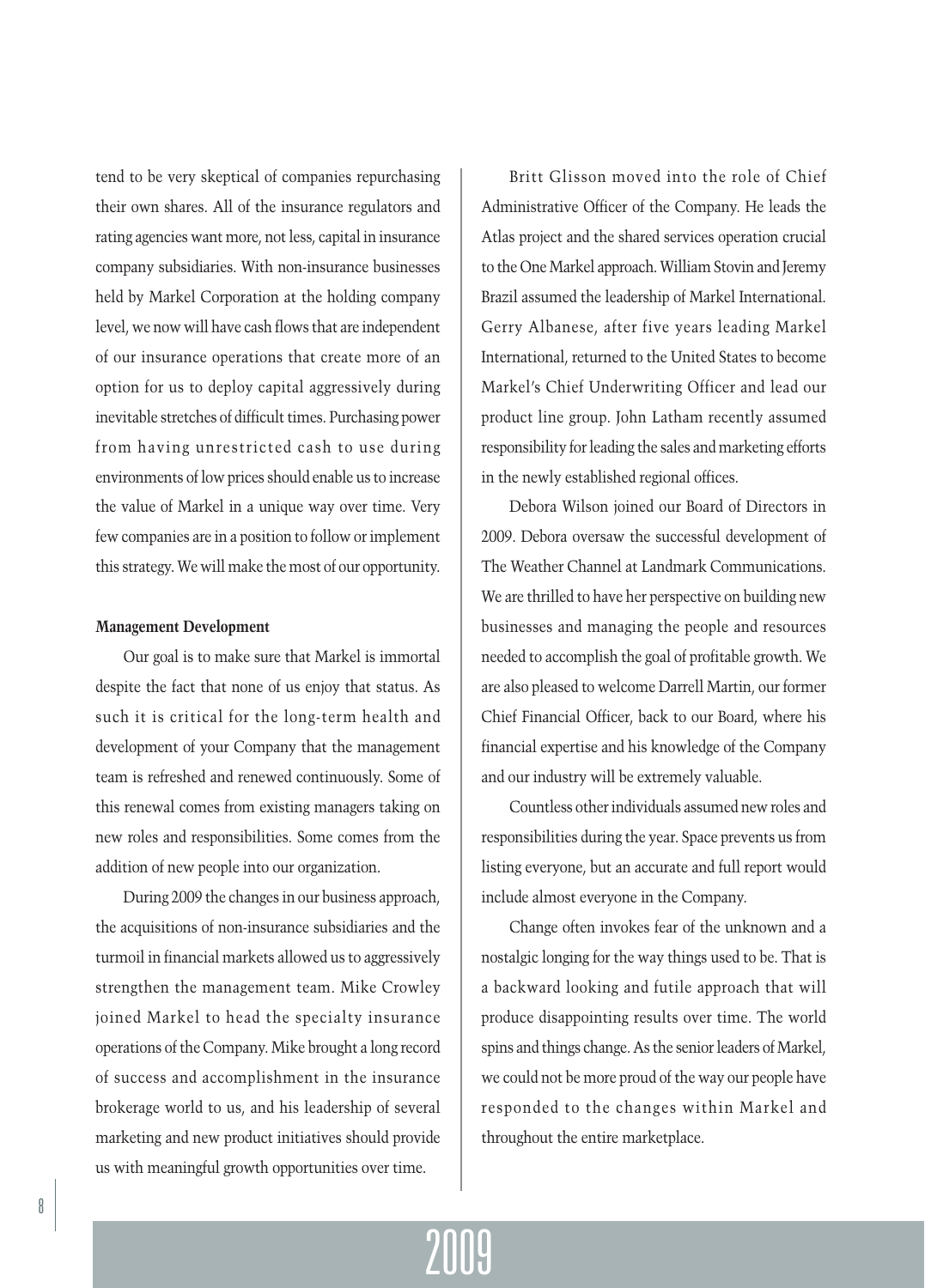Almost everyone in the Company has new responsibilities and new tasks. Throughout the year, the willingness and sense of challenge and adventure that our people have brought to the task has been gratifying. This spirit makes us optimistic that the organization will continue to respond, adapt and grow as new challenges and opportunities arise.

Some change, however, is not positive. It is with much sadness that we recognize the 2009 passing of Les Grandis, a member of our Board of Directors for over 20 years. As both a board member and as outside legal counsel, he provided sage wisdom, experience and insight during an important part of the Company's history. We are grateful for his service to the Company and his contributions to our growth.

## **New Products**

With the addition of a Chief Underwriting Officer and the formation of product line groups, we are well positioned to add products and expand and upgrade existing products.

During 2009 we expanded our equine offerings by adding a team of experienced equine professionals at Markel International. We also hired experienced transportation and property insurance professionals to lead these product line groups.

We plan to re-enter the directors and officers liability market. We also added an experienced and successful team of underwriters to enter the trade credit risk market during 2010.

Finally we formed a product development team to help our Chief Underwriting Officer and product line leaders develop new product opportunities.

While the current soft property and casualty insurance market obscures our progress from these initiatives, we are excited about future growth as marketplace conditions stabilize and improve.

Although we completed many items on our "to do" list in 2009, a new list, with new opportunities and challenges, hangs on our refrigerator as we move through 2010.

## INSURANCE MARKET COMMENTS

In 2009 our insurance operations produced a combined ratio of 95% on total earned premiums of \$1.8 billion. While profitability improved, gross premium volume declined 14% from last year due to lower insurance market prices, depressed demand for insurance from the slower overall economy and governmental actions, which kept insurance industry capacity and supply intact when it would otherwise have failed and been withdrawn from the marketplace.

Our response to the difficult market conditions was as follows. One, we quickened the pace of our reorganization to One Markel as we believe that will produce growth opportunities both from increasing our penetration among our existing customers and allowing us to more easily seize opportunities. Two, we supported the growth of our international operations where more opportunities exist and irrational competition is not quite so prevalent. Three, we increased our emphasis on new product development. And four, we acquired Elliott Special Risks and several other smaller niche product lines.

We expect these actions, as well as the efficiency and responsiveness we are building into our organization, to allow us to make the most of the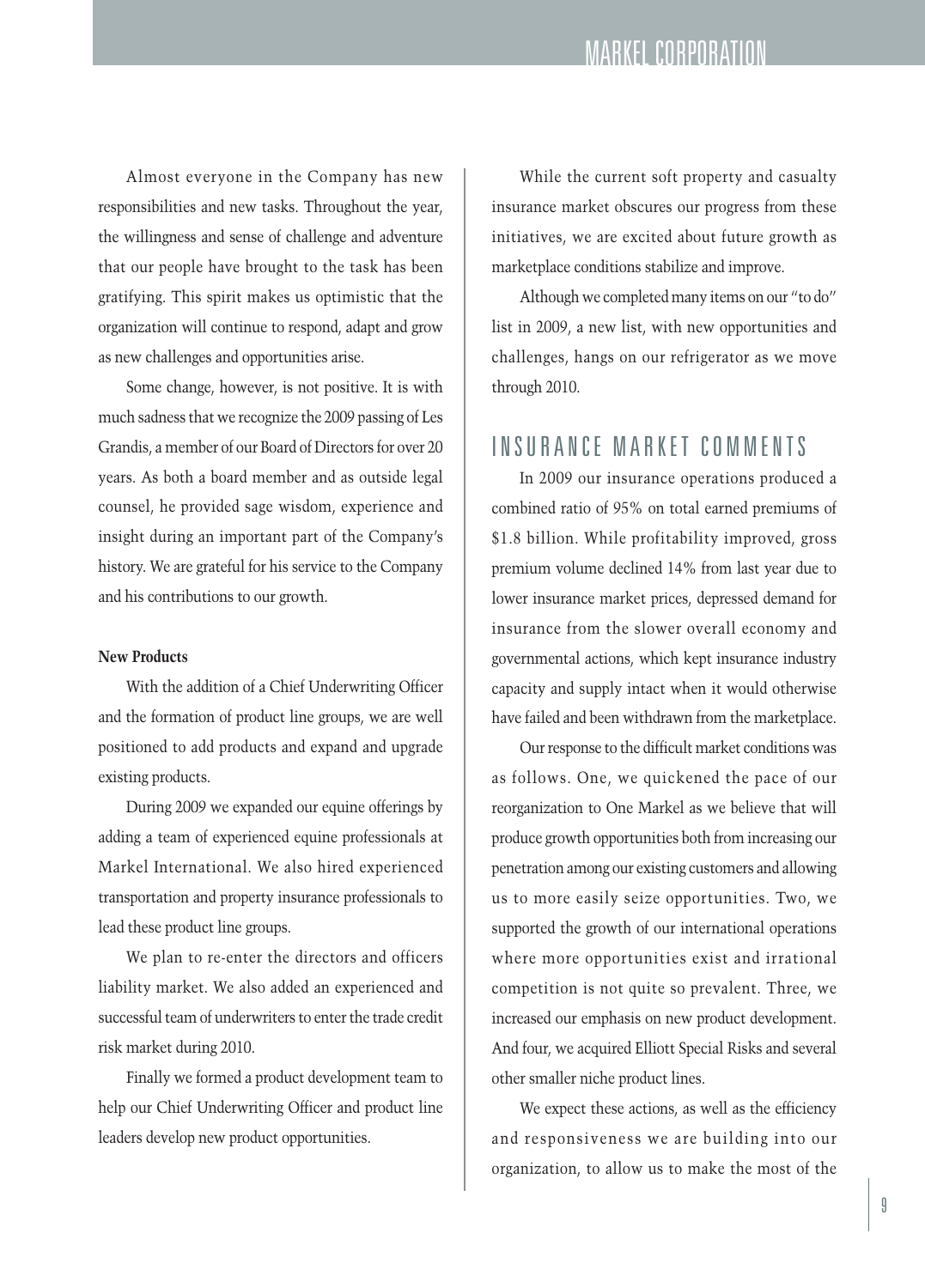current environment and to produce reasonable underwriting results. We also expect these actions will enable us to handle meaningful increases in business volumes, at low incremental operating costs, when the insurance cycle improves.

We do not make any predictions as to when this will occur. We remain convinced, however, that sub-optimal industry profitability (i.e. underwriting losses) and AIG's government-sponsored exemption from free market forces must end. When this happens, we expect pricing for property and casualty insurance risks to improve meaningfully. We will be ready to make the most of that environment when it occurs.

## INVESTMENT COMMENTS

Following the cataclysmic events in world financial markets in 2008, we enjoyed a meaningful rebound in 2009. The overall investment portfolio produced a return of 13.2% in 2009 with equities up 25.7% and fixed income returns of 9.8%.

We are very pleased with these results. Our strong balance sheet allowed us to weather the fierce storms of 2008. We endured and kept the losses in 2008 to a minimum despite the most difficult investment markets we've ever encountered. Keeping ourselves largely whole through the storm, coupled with our strong and highly liquid balance sheet, enabled us to continue to invest proactively in 2009.

During 2009 we steadily and consistently added funds to our equity portfolio. At year end, our exposure to publicly traded equities remains lower than our historical averages at 17% of the investment portfolio. While we increased our holdings during the year, we remained conservative and liquid due to continued

softness in the insurance marketplace. When insurance market pricing firms and our premium writings grow, we will accelerate the pace of our equity investing.

In our fixed income operations, we enjoyed the rebound in pricing that occurred on our holdings of corporate debt securities. This area of the portfolio suffered the most during the financial crisis. The strength of our balance sheet allowed us to maintain our positions for the rebound. Going forward we will continue to allow the proportion of corporate debt securities to diminish as a percentage of our fixed income holdings. The job of our fixed income portfolio is first and foremost to secure and protect the insurance liabilities of Markel. We will seek additional returns over and above those offered by government-backed securities only with the funds we would willingly and prudently allocate to our equity portfolio.

Our equity portfolio allocation has and will continue to include publicly traded equities, corporate debt with equity like returns and majority-controlled non-insurance subsidiaries.

Protecting the balance sheet is always the most important goal in our investing (as well as in our insurance) operations. Great pricing opportunities in the financial markets, such as we saw earlier this year, mean absolutely nothing if we don't have the balance sheet and appropriate liquidity and cash flows to take advantage of them. Consequently we will always err on the side of conservatism to make sure we have the balance sheet strength to act in the long-term best interests of the Company.

We saw the value of maintaining our balance sheet strength over the last two years. Many previously blue chip financial institutions have been wiped out. Others